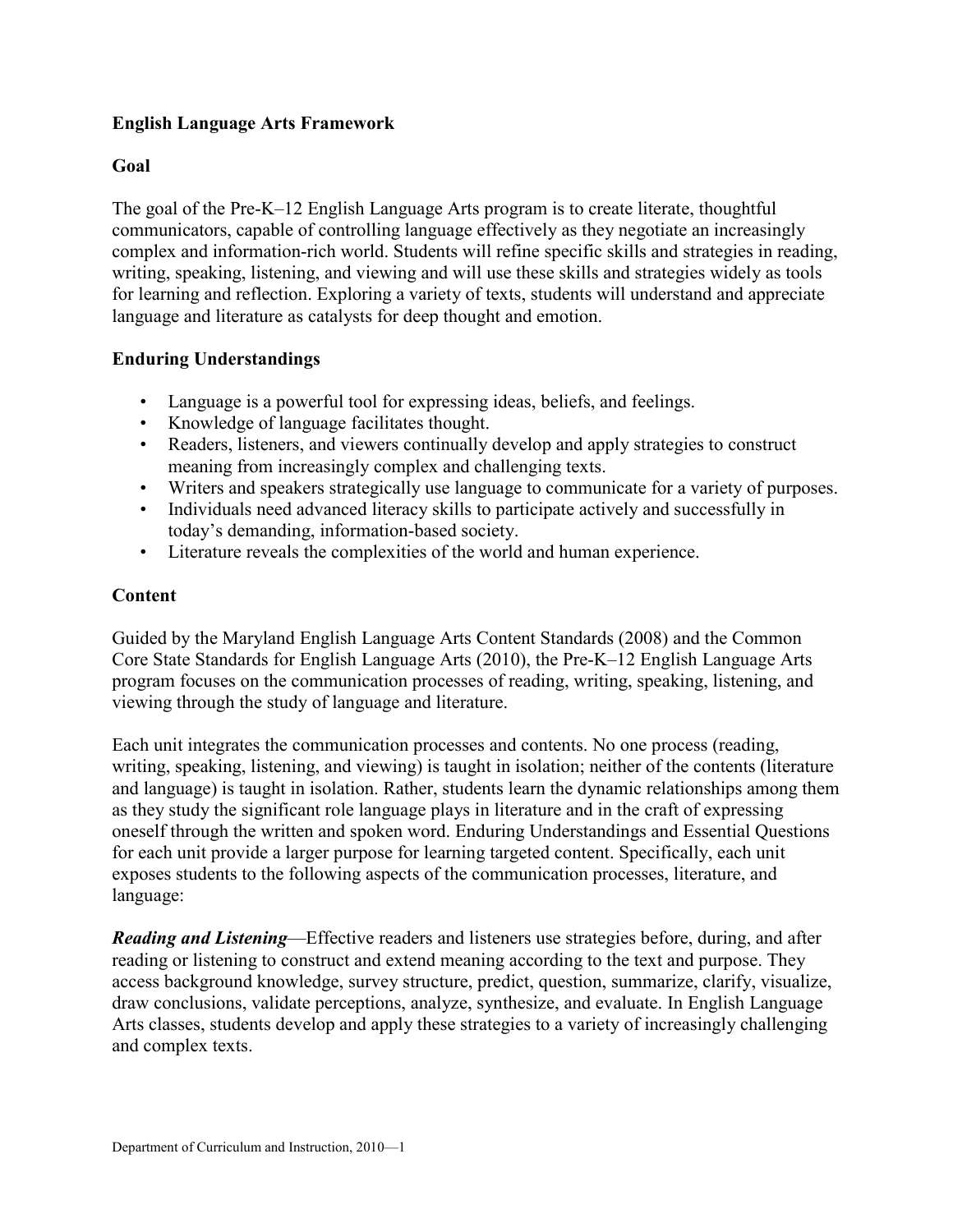*Viewing*—Effective viewers approach visual texts in much the same way they approach written or spoken texts. In English Language Arts, students actively view visual texts by applying and refining strategies they use when reading and listening and learn new concepts specific to understanding visual media.

*Writing and Speaking*—Effective communicators are aware of the essential elements of powerful writing and speaking—ideas and development, organization, diction, syntax, voice, and language conventions. They use their knowledge of the nature, organization, and structure of language to improve as writers and speakers. Effective writers employ a recursive process that includes pre-writing, drafting, revising, editing, and publishing. In English Language Arts, students apply their understanding of language and the writing process to develop organized and coherent responses to literature, synthesize information, develop arguments for a variety of purposes, describe situations or events, and express their personal ideas.

*Literature*—Effective readers realize that universal human experiences often serve as sources of literary themes. Readers also understand that authors make conscious decisions to affect an audience. In English Language Arts, students read, listen to, and view traditional and contemporary works to examine how authors, speakers, and directors use language, literary elements, and genres to provide their audiences with new insights and perspectives.

*Language—Effective communicators are aware of the rules that govern language, grammar,* syntax, and organization, and they understand the power of word choice and semantics. In English Language Arts, students use their knowledge of language to improve as communicators and to analyze the textual decisions authors make to influence voice, tone, and meaning in literary works.

### **Instructional Approach**

Designed to provide challenge for all learners, the Pre-K–12 English Language Arts curriculum offers a flexible program focused on developing strategies for active reading and clear writing. Instructional activities guide students to examine the techniques authors use to develop universal themes in various genres. Students build, refine, and apply skills in organization and clear use of language in recursive writing tasks throughout the year. The English Language Arts curriculum promotes instruction that

- integrates the communication processes and contents.
- is student centered and challenging for all learners.
- provides experiences for students to construct and produce their own meaning.
- encourages critical thinking and metacognition.
- places literature study in a social and personal context.
- includes ongoing assessment for the purpose of modifying instruction to ensure student success.
- promotes opportunities for teachers to provide frequent and immediate feedback to students.
- values all learners and is differentiated for their strengths, interests, and learning styles.
- nurtures appreciation and understanding of diverse individuals, groups, and cultures.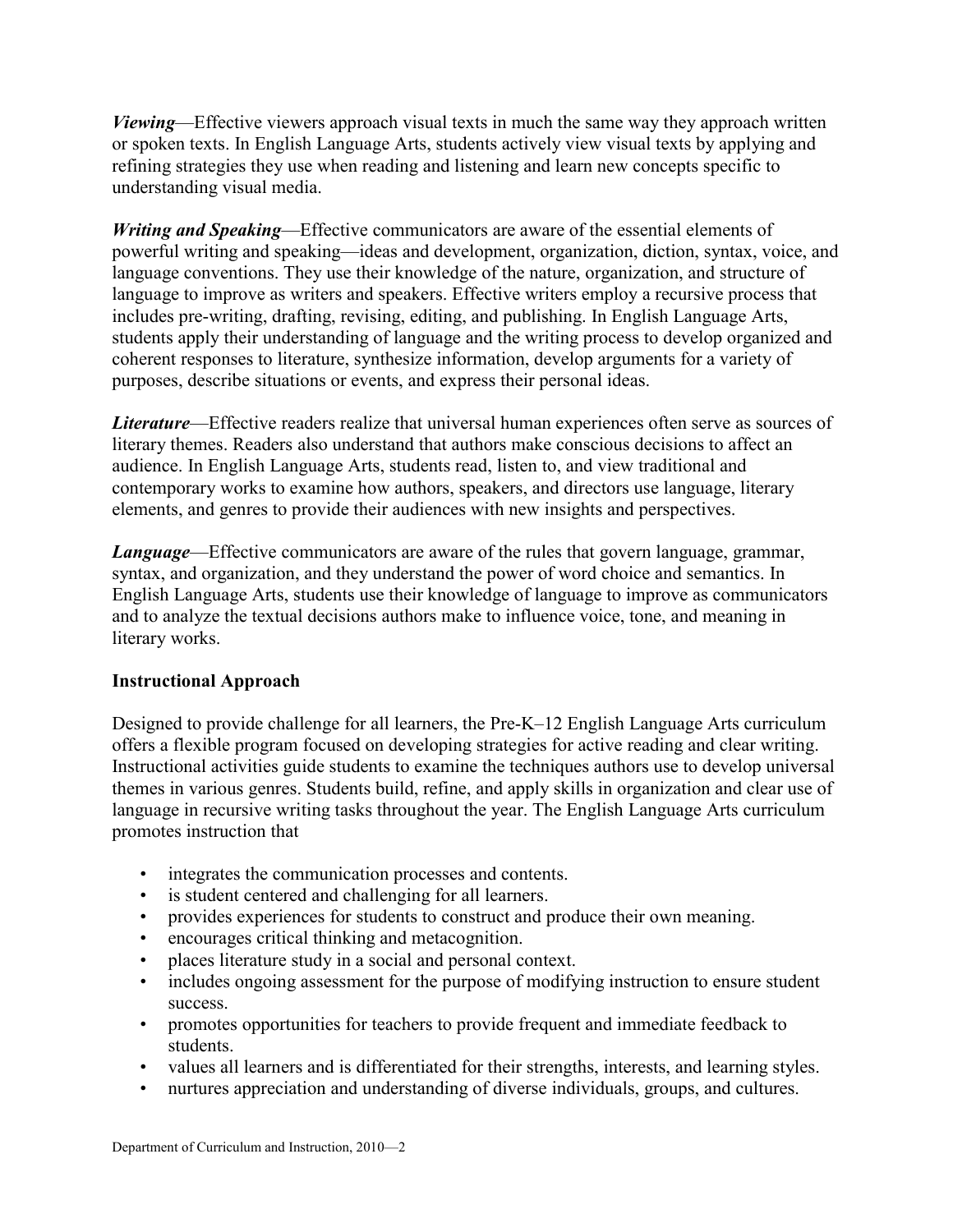- offers students many opportunities to demonstrate and apply their learning in a variety of modes.
- includes a variety of instructional approaches and conceptual models, such as simulations, shared inquiry, seminars, research, and concept formation.
- uses flexible grouping practices and collaboration.
- provides frequent formal and informal writing opportunities, with attention to the writing process and portfolio assessment.
- incorporates grammar and vocabulary study in the context of writing and literature study.
- emphasizes and models critical thinking and problem solving.
- includes a wide variety of texts, both assigned and student selected, representing diverse cultures and a range of difficulty.
- provides opportunities to study speaking, listening, and viewing processes to enhance the study of text.
- offers frequent opportunities for close critical reading, analysis, and discussion.
- provides active and direct work with writing, using models, frequent feedback, and rubrics to give students opportunities to improve their work.
- incorporates and encourages the use of technology.
- develops strategic readers and writers.

# **Documents and Concepts Considered in this Framework**

- Armstong, Thomas. *The Multiple Intelligences of Reading and Writing: Making the Words Come Alive.* Alexandria, VA: Association for Supervision and Curriculum Development, 2003.
- Beers, Kylene. *When Kids Can't Read, What Teachers Can Do: A Guide for Teachers, 6–12.*  Portsmouth, NH: Heinemann, 2003.
- Biancarosa, Gina, and Catherine E. Snow. *Reading Next—A Vision for Action and Research in Middle and High School Literacy: A Report from Carnegie Corporation of New York.*  Washington, DC: Alliance for Excellent Education, 2004.
- Committee on the Prevention of Reading Difficulties in Young Children. *Preventing Reading Difficulties in Young Children*. Eds. Catherine E. Snow, M. Susan Burns, and Peg Griffin. Washington, DC: National Academy Press, 1998.
- *Common Core State Standards for English Language Arts.* Council of Chief State School Officers and the National Governor Association, 2010. [http://www.corestandards.org/the](http://www.corestandards.org/the-standards)[standards](http://www.corestandards.org/the-standards)
- Culham, Ruth. *6 +1 Traits of Writing: The Complete Guide Grades 3 and Up.* New York: Scholastic Inc, 2003.
- Erickson, H. Lynn. *Stirring the Head, Heart, and Soul: Refining Curriculum and Instruction.* 2nd ed. Thousand Oaks, CA: Corwin Press, 2001.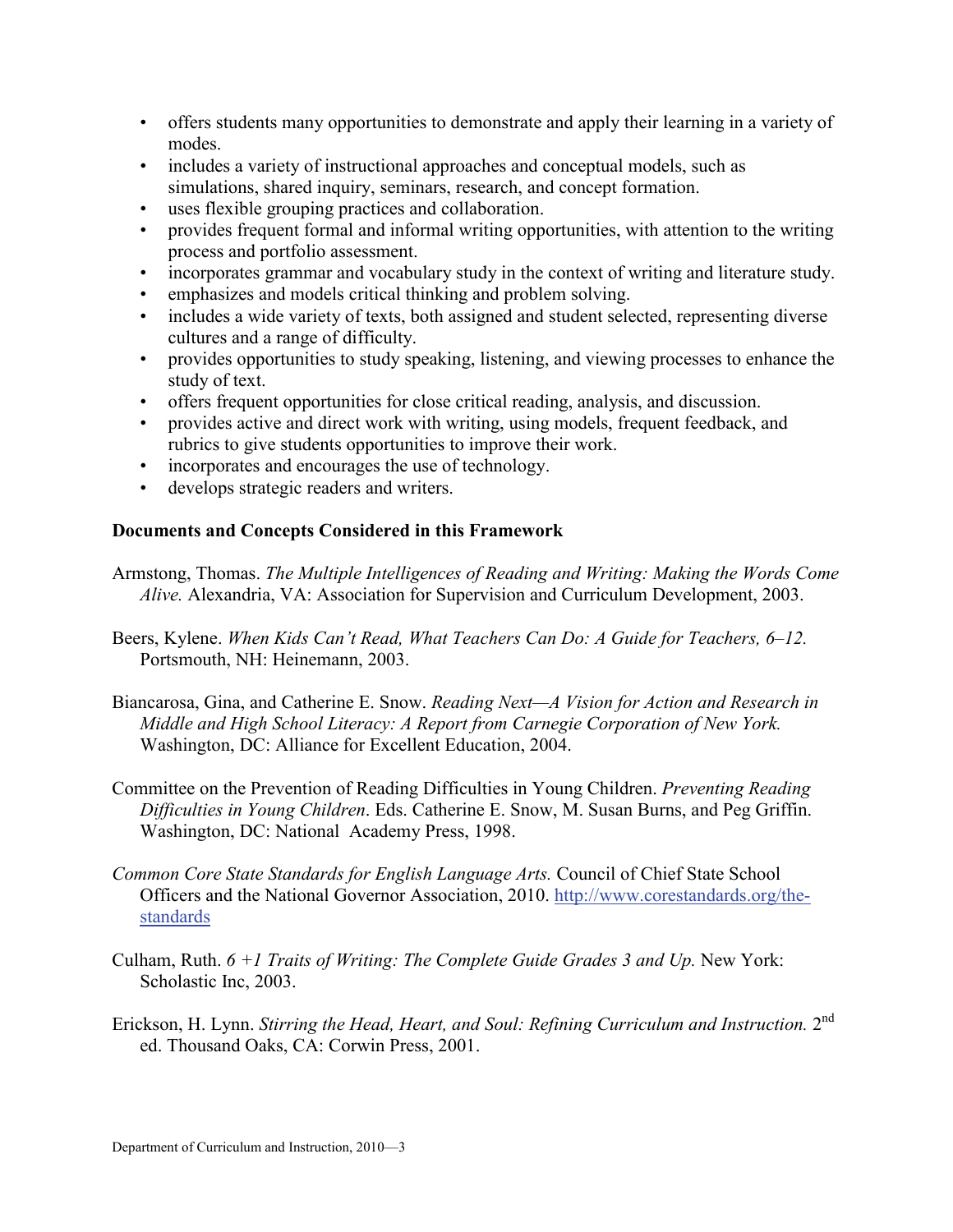- Erickson, H. Lynn. *Concept-Based Curriculum and Instruction for the Thinking Classroom.* Thousand Oaks, CA: Corwin Press, 2007.
- Fountas, Irene C., and Gay Su Pinnell. *Guided Reading: Good First Teaching for All Children.* Portsmouth, NH: Heinemann, 1996.
- Fountas, Irene C., and Gay Su Pinnell. *Guided Readers and Writers Grades 3–6.* Portsmouth, NH: Heinemann, 2001.
- Fountas, Irene C., and Gay Su Pinnell. *Matching Books to Readers Using Leveled Books in Guided Reading, K–3.* Portsmouth, NH: Heinemann, 1999.
- Gallagher, Kelly. *Deeper Reading: Comprehending Challenging Texts, 4–12.* Portland, ME: Stenhouse Publishers, 2004.
- Gallagher, Kelly. *Teaching Adolescent Writers.* Portland, ME: Stenhouse Publishers, 2006.
- Graham, Steve, and Dolores Perin. *Writing Next—Effective Strategies to Improve Writing of Adolescents in Middle and High Schools: A Report to Carnegie Corporation of New York.*  Washington, DC: Alliance for Excellent Education, 2007.
- Harmon, William, and C. Hugh Holman. *A Handbook to Literature*. 8<sup>th</sup> ed. Upper Saddle River, NJ: Prentice Hall, 2000.
- *Maryland English Language Arts Content Standards*. Baltimore, MD: Maryland State Department of Education, 2008.<http://mdk12.org/instruction/curriculum/reading/index.html>
- Marzano, Robert J., Debra J. Pickering, and Jane E. Pollock. *Classroom Instruction that Works: Research-based Strategies for Increasing Student Achievement.* Alexandria, VA: Association for Supervision and Curriculum Development, 2001.
- McCarrier, Andrea, Gay Su Pinnell, and Irene C. Fountas. *Interactive Writing: How Language and Literacy Come Together, K–2.* Portsmouth, NH: Heinemann, 1999.
- National Commission on Writing for America's Families, Schools, and Colleges. *The Neglected "R": The Need for a Writing Revolution.* 2003.
- National Commission on Writing for America's Families, Schools, and Colleges. *Writing and School Reform.* 2006.
- National Academy of Education. Commission on Reading. *Becoming a Nation of Readers: The Report on the Commission on Reading.* Pittsburgh, PA: National Academy of Education, 1985.